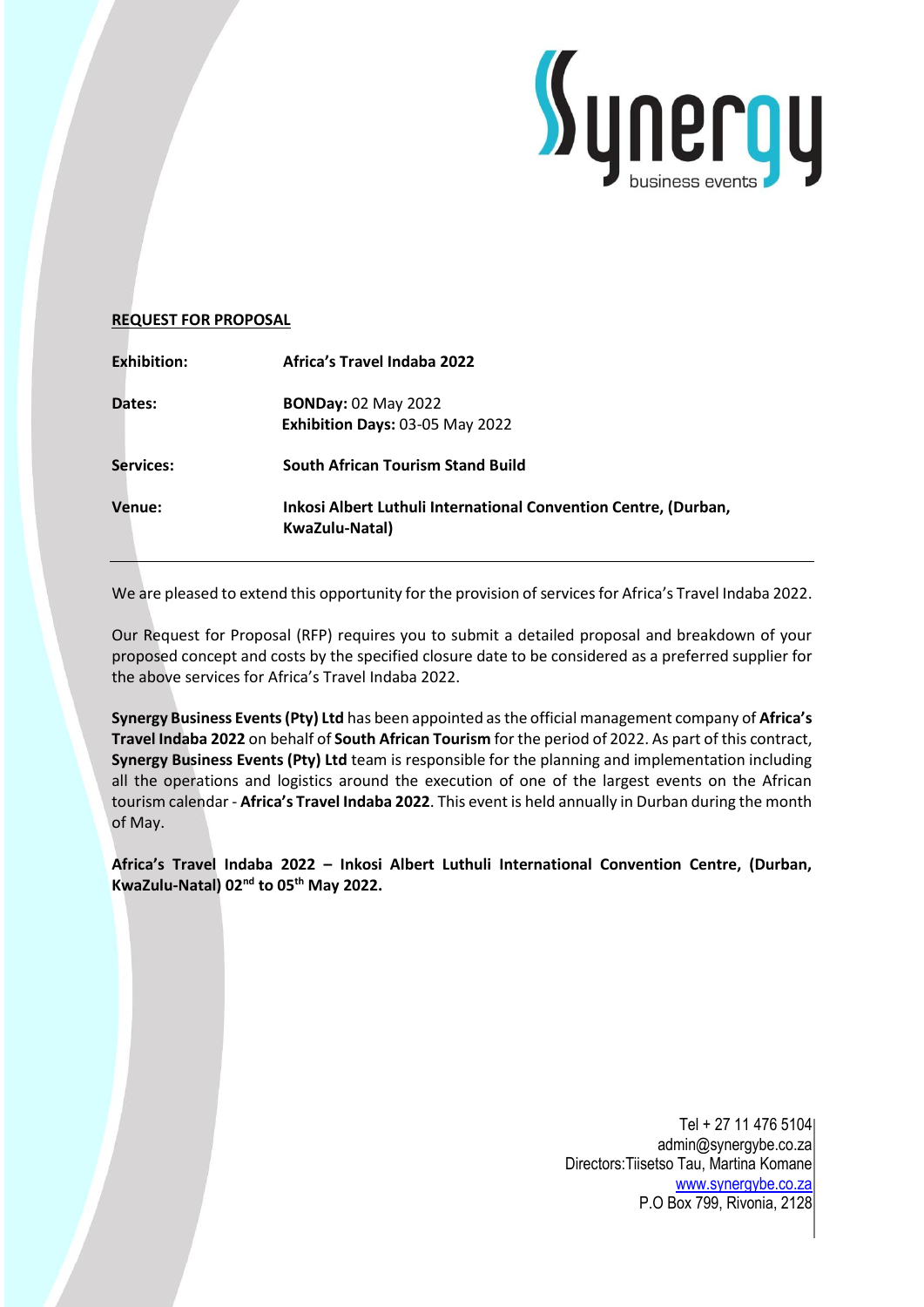

## **Scope of Work**

As South African Tourism, the organisation is compelled to operate within the precincts of the Public Finance Management Act (PFMA) of The Republic of South Africa. This Act was established to secure transparency, accountability, and sound management of the revenue, expenditure, assets and liabilities of all South African Government Agencies during their normal course of business.

Section 217 of the Constitution of the Republic of South Africa, 1996, prescribes that goods and services must be contracted through a system that is fair, equitable, transparent, competitive and cost-effective where any potential supplier is given the opportunity to offer goods and services to South African Tourism when needed.

# **Africa Travel Indaba Background:**

Africa's Travel Indaba 2022, is a trade show that has established itself as the continent's premier tourism trade platform. Owned and managed by South African Tourism, the 2022 edition of Africa's Travel Indaba will be hosted in Durban, KwaZulu-Natal.

Africa's Travel Indaba in 2019, show attracted about 6200 delegates from all over the world, with 1033 exhibiting businesses from 19 countries on the continent, showcasing an array of travel and tourism offerings to almost 1177 local, regional and international buyers.

Furthermore, almost 452 local, regional and international media representatives participated at Africa's Travel Indaba 2019, pointing to the stature and global profile of the African continent's tourism industry.

Further to South African Tourism's management of the tradeshow, the organisation has to participate as an exhibitor at the show. Please refer to show's specifications and requirements as outlined below:

- o Date: 2 5 May 2022
- o Stand Number: **ICC 101**
- o Dimensions: **10m x 18m**
- o Corners: **4**
- o Location: Premium 4
- o Stand Sharers: **TBC**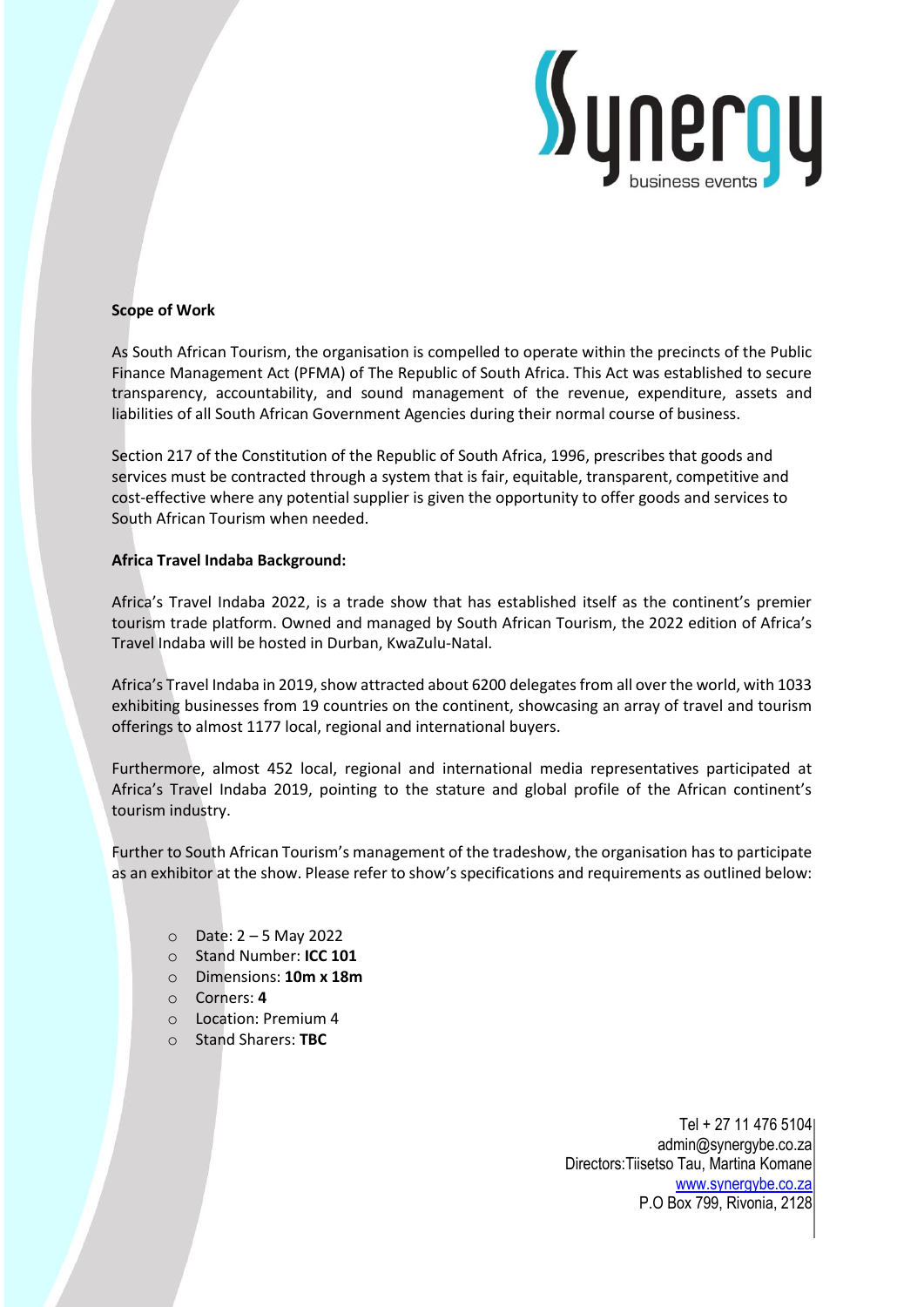

The scope of service will include stand design, production, on-site construction, onsite management and breakdown.

The expected key deliverables for the stand build will include, but will not be limited to, the following:

- **1.** Design and functionality
- **2.** Price
- **3.** Experience
- **4.** Customer base and references
- **5.** Resources and on-site support

## Design Brief:

- o South African Tourism is seeking quotations for the design, construction and set-up of the stand. Suppliers are requested to come up with a design that will enhance SA Tourism presence through the stand design look and feel. The design should further be inspired by South African diversity. Below please find other design specifics:
- o The exhibition stand must be modern and of the highest technology possible so that it reflects the infrastructure of South Africa as a world-class tourism destination and capture the essence of Brand South Africa;
- o The South African Brand is important as we use this platform to showcase our countries unique tourism value offering and experience:
- $\circ$  We need to deliver a stand that highlights South Africa from a design perspective.
- o The exhibition stand should be designed with the view of being the most attractive or most visited stand at each of the events;
- $\circ$  The exhibition stand must be as environmentally-friendly as possible;
- $\circ$  Stand should be modular in design;

## Requirements

- o Proposals should include proposed ground floor outlays (plans) and a maximum of 3 drawings in 3 D for each of the proposed stands;
- o Drawings should be in line with SAT's Corporate Identity (CI) which forms part of the bid document;
- $\circ$  Proposal should include detail specifications and cost of materials (in the form of a bill of quantities, show cost for design separately) to be used for the construction of each of the designs which should comply with and include at least the following: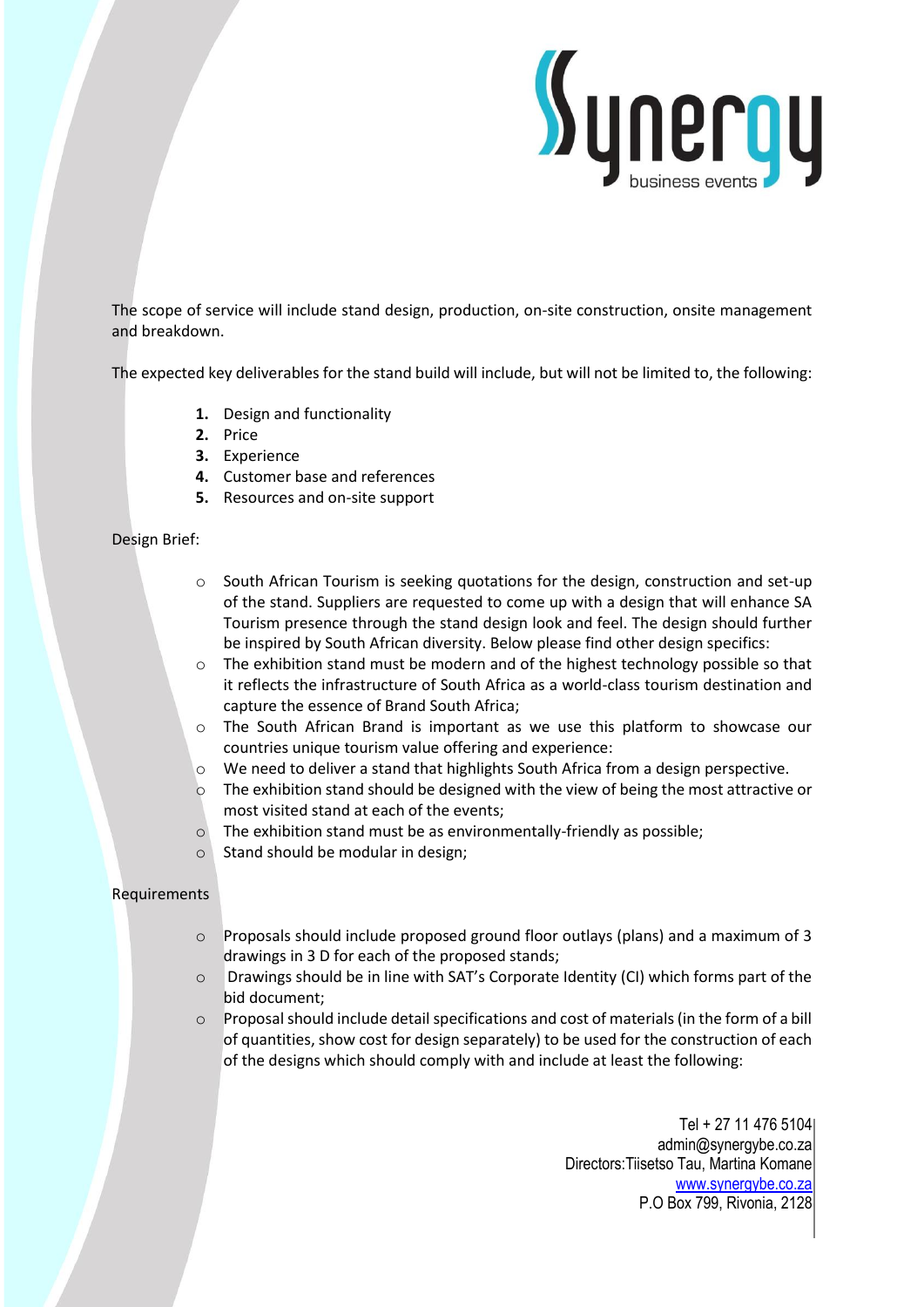

o The successful tenderer should provide all graphics, furniture and other items in relation to the exhibition stand except for the following: bill board size posters, Fascia names and images of exhibitors' products;

Particular focus should be placed on the following when preparing your quotations:

- o The stand will be **10m x 18m** in size, stand no. **ICC 101**
- o The stand will accommodate an anticipated **6** exhibiting partners. Each partner requires a desk/table with identifying signage with company branding, locked storage, electrical power and South African compatible electric cords
- o All the desks/tables to be positioned on the outer space for equal visibility purposes for individual stands to be seen/located by clients
- o Branded front reception area with storage cabinet;
- o Small lounge/meeting room/area for +/- 5 pax (covid compliant)
- $\circ$  Presentation Room (Seating 10 pax, screen, projector and laptop covid compliant)
- o Central storage area including some shelving, water cooler and refrigerator;
- o Screens for video viewing
- $\circ$  A suitable area to be used as a coffee counter during the day with electrical power points;
- $\circ$  Branded signage that is highly visible from the show floor;
- o Lighting as needed to enhance the stand;
- o Rental furniture and audiovisual equipment as required;
- o All transport/shipping of stand materials and on-site construction, including all electrical requirements;
- $\circ$  Liaison with show officials to ensure compliance with all show rules and regulations; including submission of all design and other material required on stipulated deadlines
- $\circ$  Inclusion of all costs required by organizers for building the stand (Electricity connection etc., additional security and medics should build-up take longer than expected)
- $\circ$  On-site assistance including stand maintenance/cleanliness throughout the show
- $\circ$  South African Tourism has its own image library and these will be forwarded to the appointed supplier
- o Coordinate and print out all the approved stand build graphics including exhibitors stand/booth graphics
- o All graphics to be in line with SA Tourism CI and Word Mark
- o Dedicated Wifi connection
- $\circ$  Tea, coffees and biscuits to accommodate exhibitors and their clients for the duration of the show (SMME Barrister for coffee)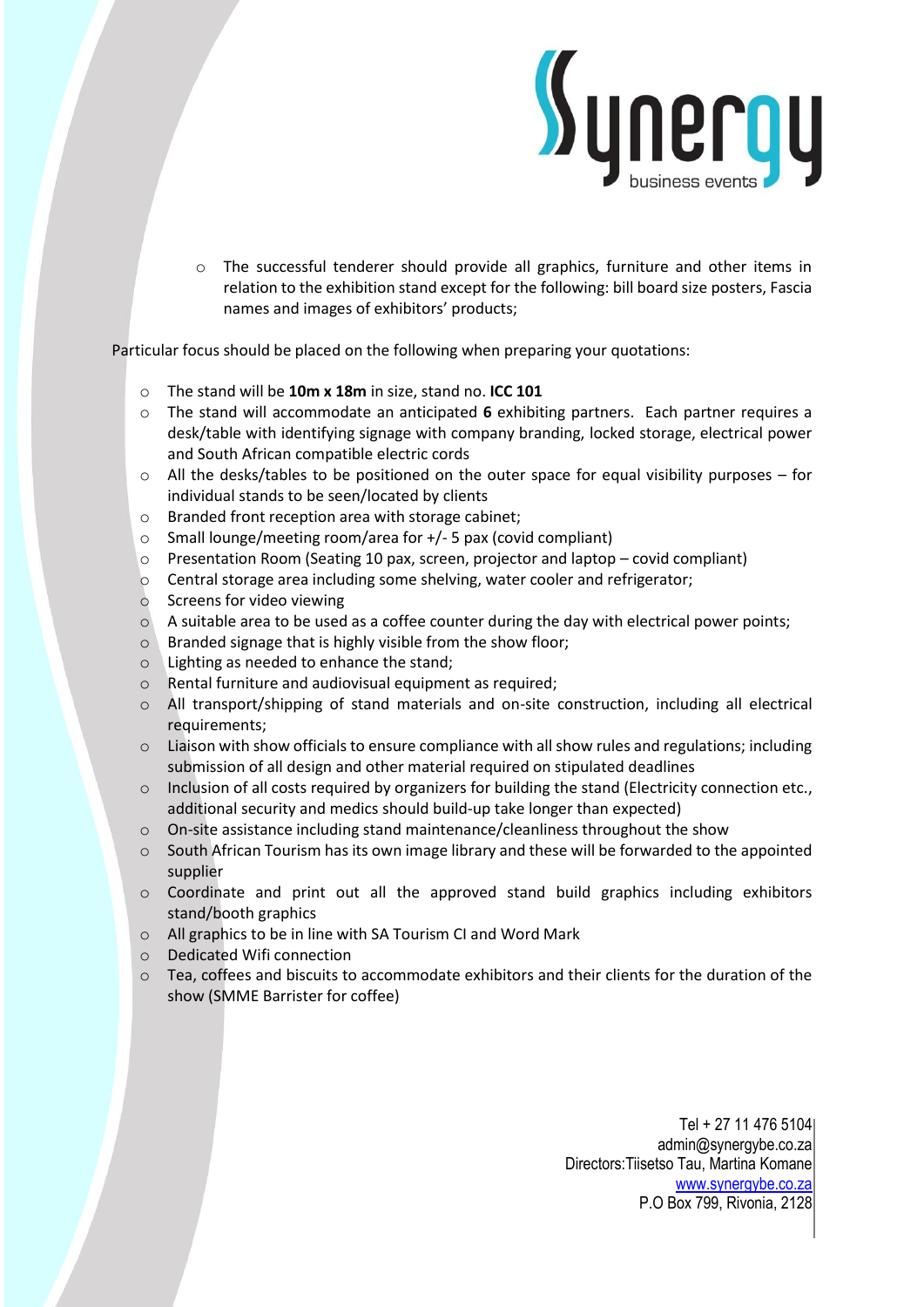

### **Obligations of the stand build**

#### Stand Build-up and Breakdown

o The stand must be completed and ready for handover to SAT at 16.00 on the day before the exhibition officially opens. Any delays caused by circumstances outside the control of the stand build will not be penalised.

## Design and approval

- $\circ$  It is the responsibility of the stand builder to request the Exhibitor Manual from the Event Organiser
- $\circ$  The stand builder must ensure they are familiar with all the regulations and restrictions of each show in each country
- $\circ$  It is hereby stated that all design and stand approvals of the show will be obtained by the stand build and all costs thereof will be carried by the stand build
- $\circ$  The design of the stand will be the property of South African Tourism and we will have the right to use the design after the contracted period.

# Extra Costs

- o No extra costs will be accepted by SAT in relation to the stand
- o All costs should be included in the proposal
- o All final costs should include any applicable taxes

## Project Plans and Status Meetings

- o A detailed project plan must be submitted to SAT in advance of each exhibition and must include the following:
	- Build-up and Breakdown schedule
	- Detailed timelines
	- Total number of employees that will be on the project
	- Name and details of Project Manager
	- Dates and frequency of status meetings, Status meetings to include updates on Design, graphics and progress of stand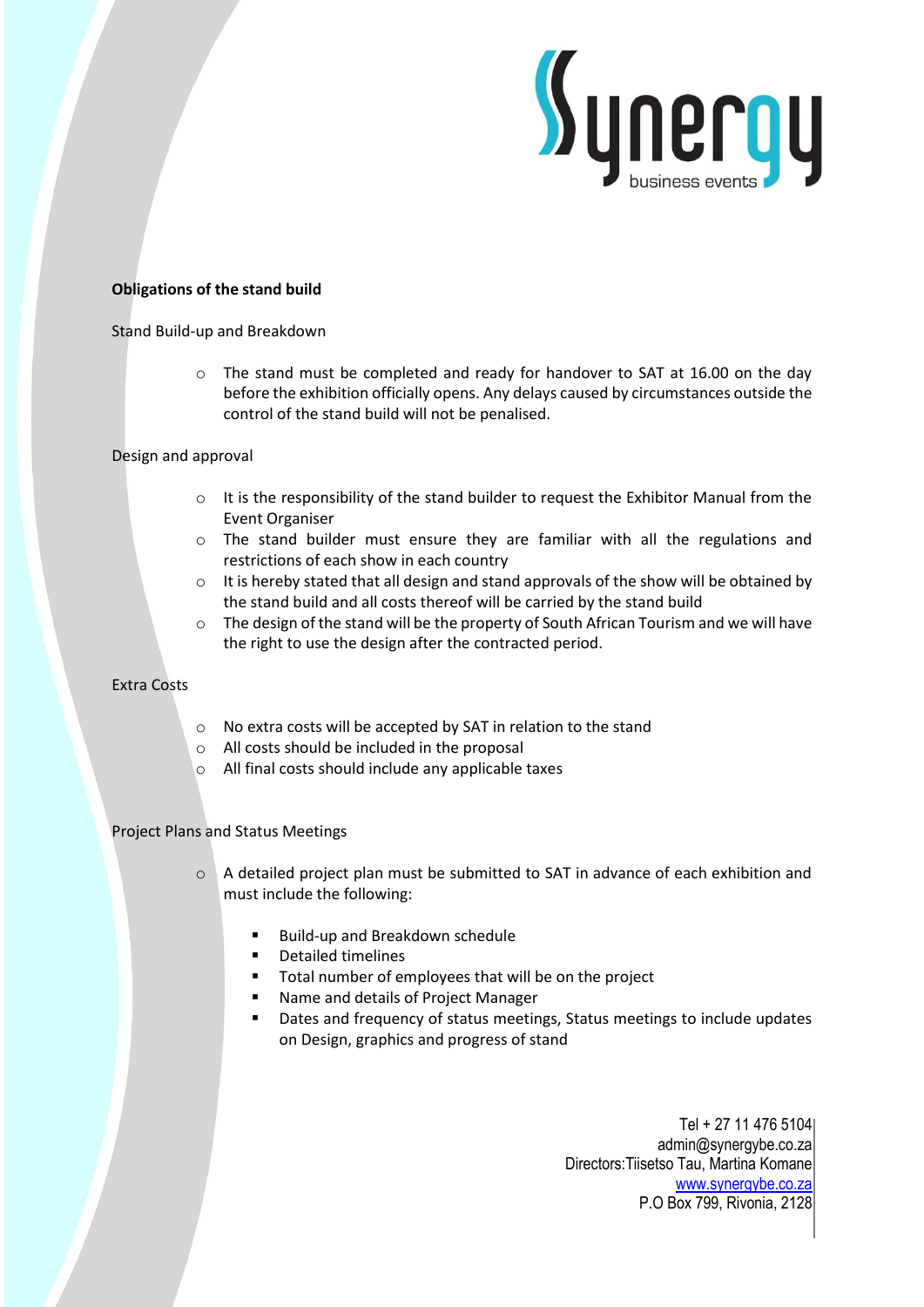

# Waste Control

o All waste removal costs related to the build-up and breakdown of the SAT stand will be carried by the stand build

#### Penalties

o All penalties incurred in relation to overtime, extra days including early build-up and late breakdown will be carried by the stand build

#### Design and Stand Changes

- $\circ$  All charges must be recorded and presented to the SAT Project Manager for final approval
- o No changes can be effected without a signature from the Chief Convention Bureau **Officer**

#### Contractor Passes

o It is the responsibility of the stand build to ensure that all contractor passes are arranged and collected before each show thereby ensuring that each build-up starts on time

## Technical staff on Duty

- o The successful bidder should provide permanent on-site support prior, during and post each exhibition. This should be included in the price.
- o The successful tenderer should include technical expertise (in-house capabilities) in the proposal.
- o The successful tenderer will also be required to include all material transportation costs to the show

## In-Country Union Regulations

 $\circ$  When hiring local staff and contractors in-country, i.e. the country in which the exhibition is located, it is the responsibility of the stand build to be familiar with all the Union regulations and laws in order to ensure that no laws are contravened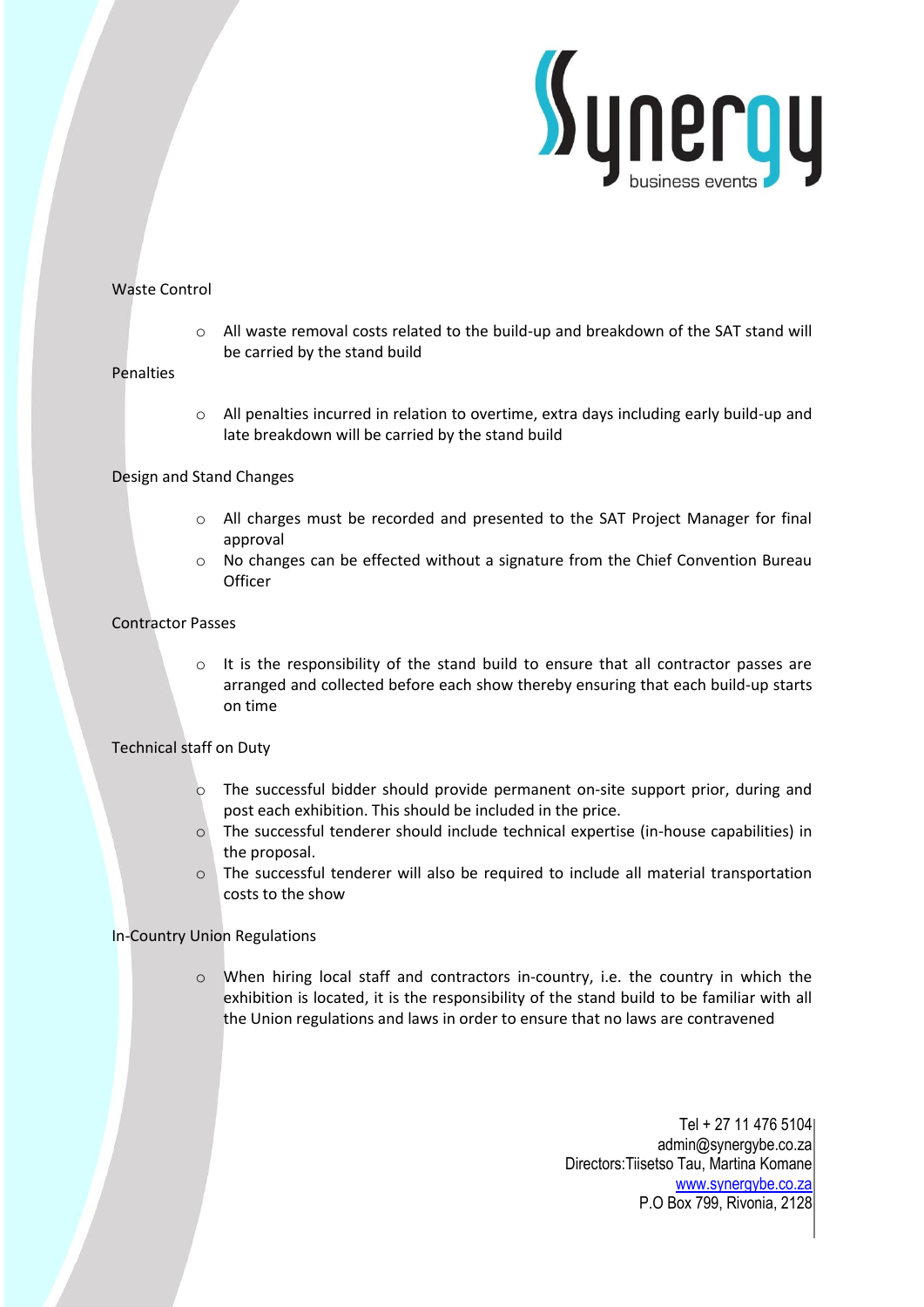

## Layout and Orientation of the SAT Stand at each Exhibition

o It is the duty of the stand build to be familiar with the layout and orientation of the SAT Stand within the specified hall at each exhibition

#### Insurance

o The successful bidder shall carry any insurance required by show management for onsite contractors

# Organiser's Regulations

o Ensure adherence to the organiser's regulations, particularly around Covid-19

## Evaluation Criteria

| Deliverables / Performance Indicators                                                             | <b>Allocated weight</b> |
|---------------------------------------------------------------------------------------------------|-------------------------|
| Stand design, fit for purpose and aesthetics                                                      | 40                      |
| Previous experience and awards won                                                                | 20                      |
| Graphic examples of similar work performed                                                        | 10                      |
| Resources and onsite support                                                                      | 5                       |
| Customer base and references                                                                      | 15                      |
| Value-add (how value will be added to our work to help us grow<br>our existing body of knowledge) | 10                      |
|                                                                                                   | 100                     |
|                                                                                                   | $tw$ - total weight     |

Suppliers are expected to quote all line items in detail and quotation should be presented in Rands (ZAR) .